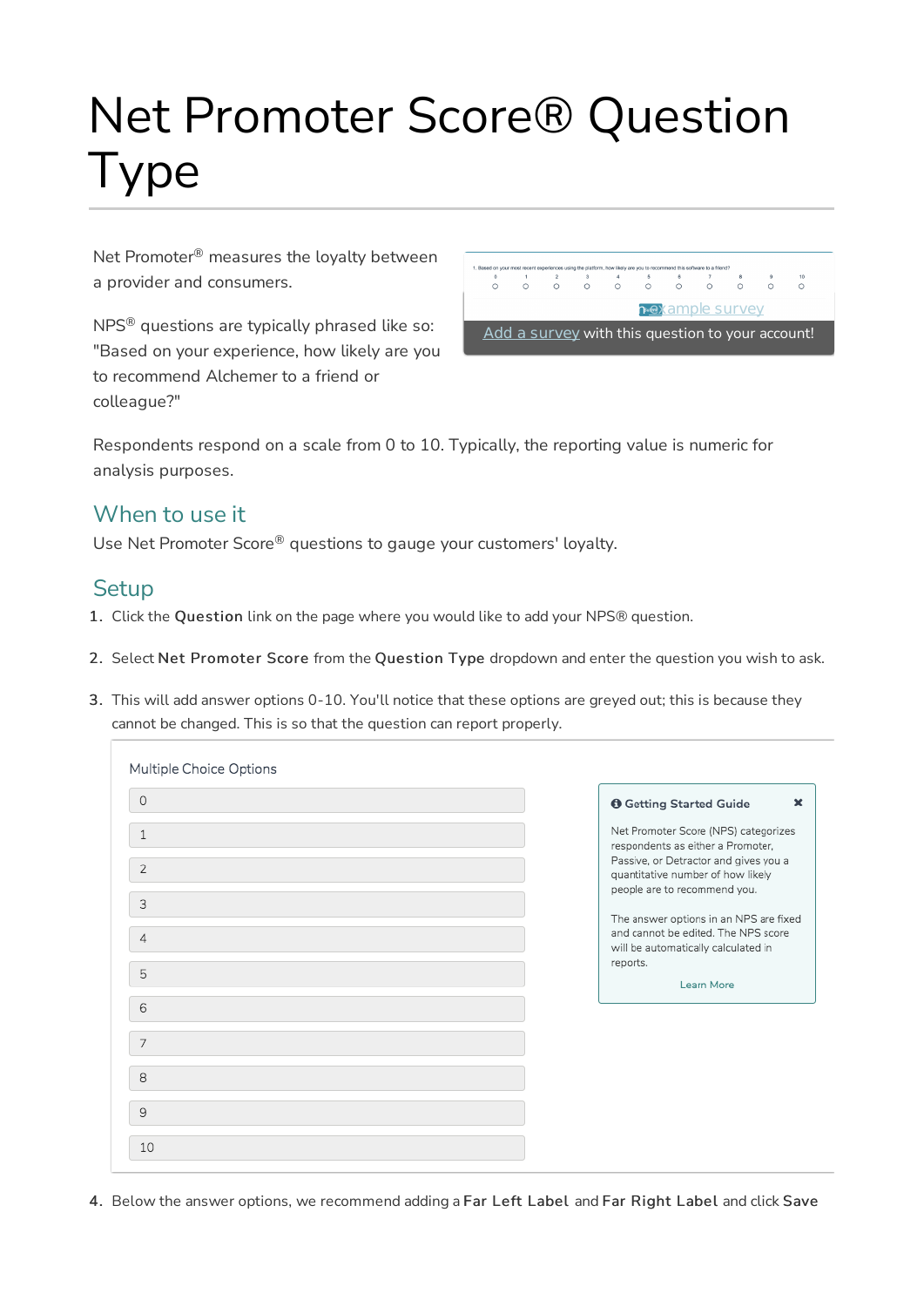#### Question.

| Multiple Choice Options |                  |          |                                                                                                                      |
|-------------------------|------------------|----------|----------------------------------------------------------------------------------------------------------------------|
| $\circ$                 |                  |          | <b>O</b> Getting Started Guide<br>$\pmb{\times}$                                                                     |
| 1                       |                  |          | Net Promoter Score (NPS) categorizes<br>respondents as either a Promoter,                                            |
| $\overline{2}$          |                  |          | Passive, or Detractor and gives you a<br>quantitative number of how likely                                           |
| 3                       |                  |          | people are to recommend you.                                                                                         |
| 4                       |                  |          | The answer options in an NPS are fixed<br>and cannot be edited. The NPS score<br>will be automatically calculated in |
| 5                       |                  | reports. | Learn More                                                                                                           |
| 6                       |                  |          |                                                                                                                      |
|                         |                  |          |                                                                                                                      |
| 7                       |                  |          |                                                                                                                      |
| 8                       |                  |          |                                                                                                                      |
| 9                       |                  |          |                                                                                                                      |
| 10                      |                  |          |                                                                                                                      |
| Far Left Label          | Far Right Label  |          |                                                                                                                      |
| Not Likely              | Extremely Likely |          |                                                                                                                      |

Alchemer strongly recommends extensive testing of the labels display on mobile devices before launching the survey live. Long labels can cause issues with display on mobile devices.

## Best Practice Tip: Adding a Follow-up Essay Question

Net Promoter Score questions should always be paired with an open text field to collect details on why the respondent choose their score. Otherwise, how are you going to improve your score?



Of course, you'll need to read and act on this feedback once you start collecting it. Check out our Open Text Analysis and Response Tagging tools to help you with this!

## Survey Taking

On a desktop and most laptops the Net Promoter Score® question type looks like so.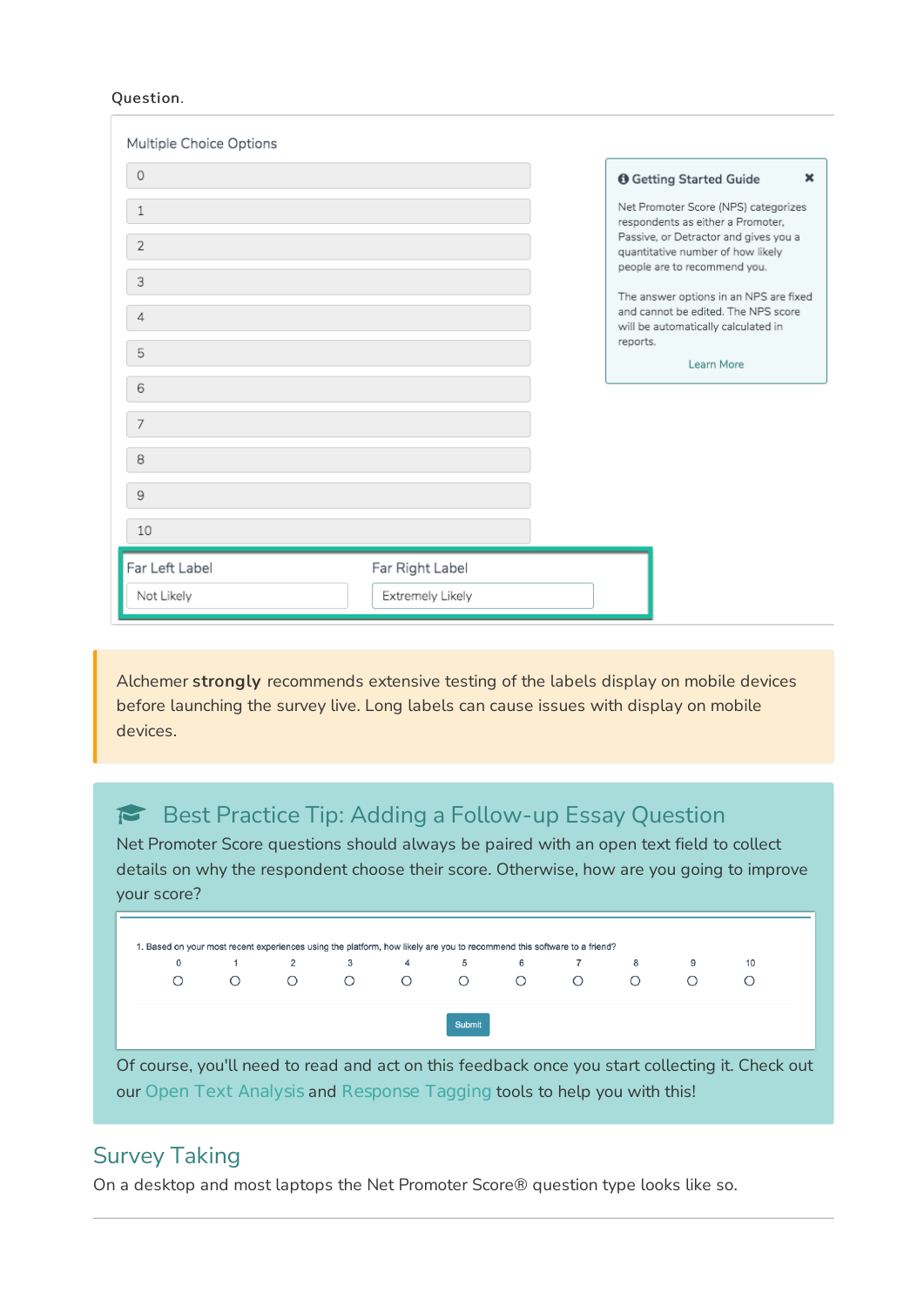

When optimized for mobile devices the Net Promoter Score® question type looks very similar but with larger targets as mobile respondents will be using their finger to select answers.

By default, survey questions show one at a time on mobile devices to prevent the need for scrolling on smaller screens. For single-select questions, like the Net Promoter Score® question, the screen will automatically advance after an option is selected. You can turn off this one-at-atime interaction if you wish.



# Reporting

In reports responses are categorized as either promoters (9-10), neutrals (7-8) or detractors (0- 6). A Net Promoter Score is calculated as the percent of promoters minus the percent of detractors.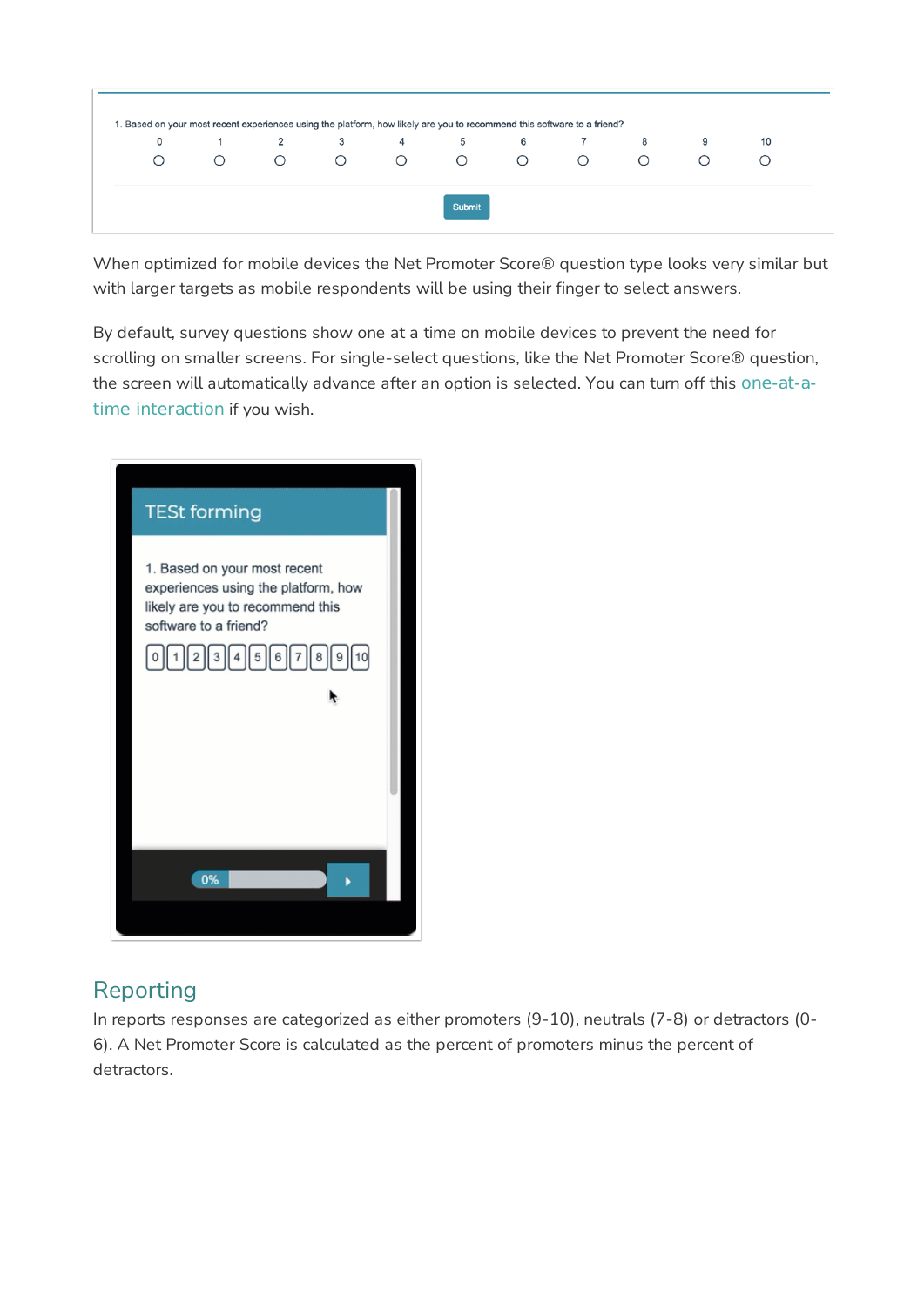

#### Additional Reporting Options

There are a couple of other options for reporting on your NPS® question:

If you want to see the specific value selected (0-10) for each individual respondent, use the DIY Response Grid/Cards reporting element.

#### Change Colors and Categories in Reports

Within a Standard Report your NPS® questions will use the Group Answer Options feature to group Detractors, Passives, and Promoters.

Using this feature, you can update the colors for your NPS® reporting element, should you prefer something other than Alchemer's defaults. To do so, click on each category's color selector to choose a different color for representing that category in your report.

| <b>Group Answer Options</b> |         |  |
|-----------------------------|---------|--|
| Detractors                  | 7 Items |  |
| Passives                    | 2 Items |  |
| Promoters                   | 2 Items |  |

If you wish to change the category name this can be done using the Text and Translations tool. Go to Tools > Text and Translations and click the language for which you wish to change the NPS® categories. Go to the Reports tab and scroll to the Detractors, Passives, and Promoters. Click Edit to change the category name.